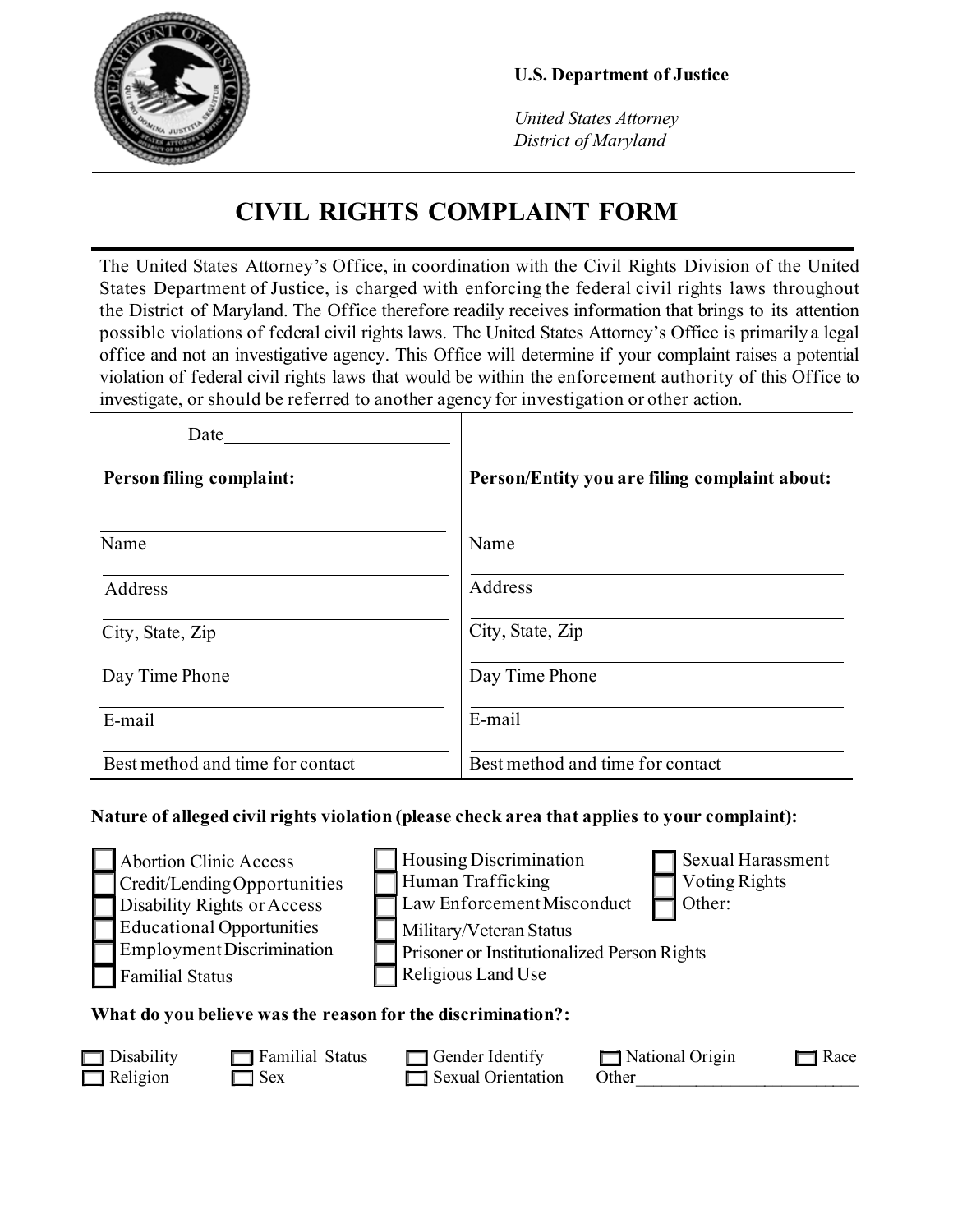**Describe the civil rights violationthat youwouldlike to bring to the attention ofthe U.S. Attorney's Office. Include as much information as possible, including the date, place, nature of incident and contactinformation for any witnesses(please include copies ofsupporting documentation, but do not send originaldocuments):**

| [Attach additional page(s) if necessary]                                                                                                                                                                 |
|----------------------------------------------------------------------------------------------------------------------------------------------------------------------------------------------------------|
|                                                                                                                                                                                                          |
| No If yes, please provide name of<br>Are you represented by an attorney in this matter?<br> Yes <br>attorney, address and phonenumber:                                                                   |
| Have you filed a lawsuit concerning this matter?<br>If yes, please provide the case<br>  Yes<br>No                                                                                                       |
| name, court in which the case was brought, and the status of the case:                                                                                                                                   |
|                                                                                                                                                                                                          |
| Have you filed a complaint about this matter with any other federal, state, or government agency?<br>No If yes, please list the agency, contact person, phone number and status of the complaint:<br>Yes |